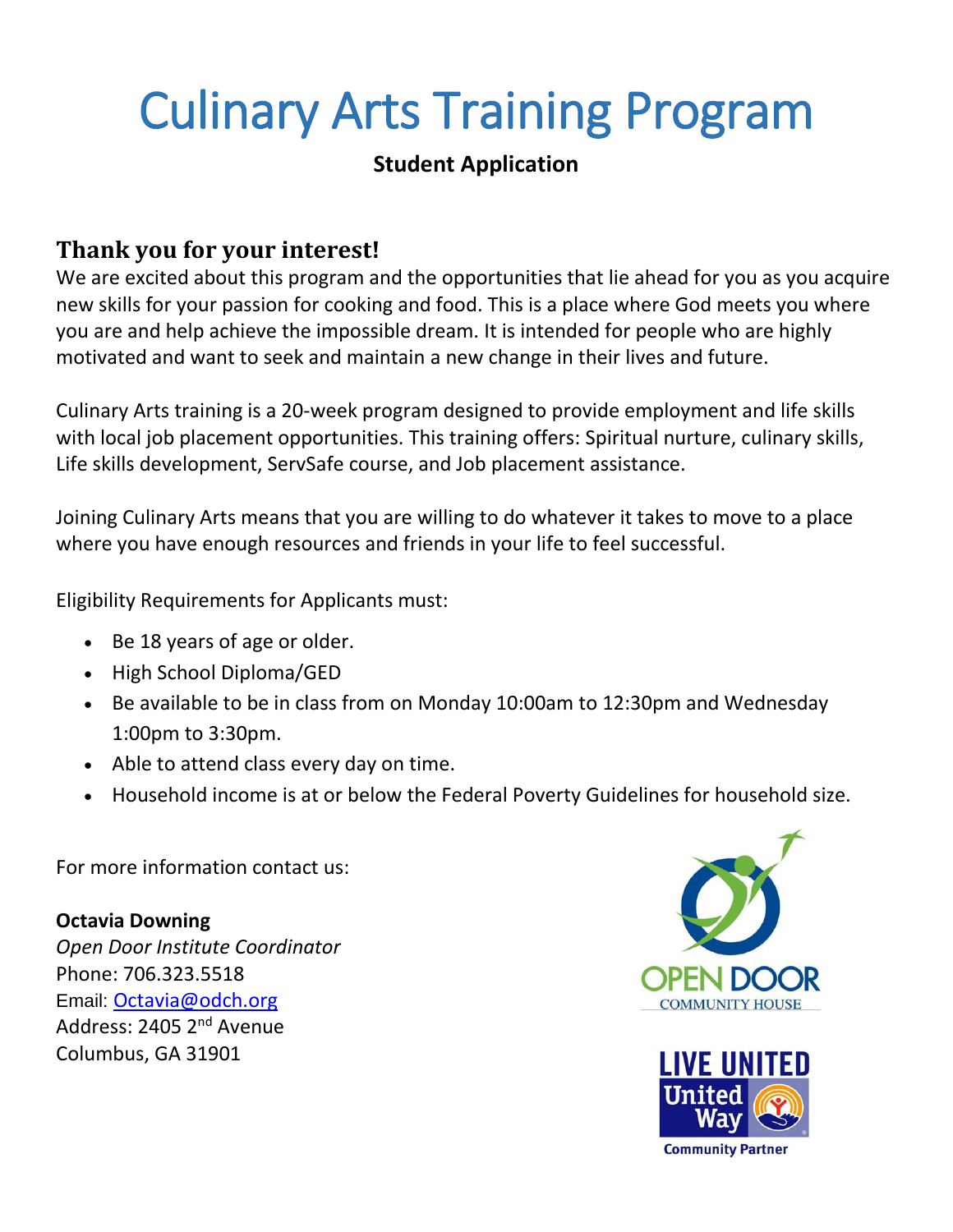# Open Door Culinary Training Program Application

The information provided here will be used by Open Door staff to better understand each potential trainee's situation and needs.

All information will be kept confidential.

| <b>Applicant Information</b><br><u> 1989 - Johann Stein, marwolaethau a bhann an t-Amhain an t-Amhain an t-Amhain an t-Amhain an t-Amhain an t-A</u>                                                                                 |  |  |  |  |
|--------------------------------------------------------------------------------------------------------------------------------------------------------------------------------------------------------------------------------------|--|--|--|--|
|                                                                                                                                                                                                                                      |  |  |  |  |
|                                                                                                                                                                                                                                      |  |  |  |  |
|                                                                                                                                                                                                                                      |  |  |  |  |
|                                                                                                                                                                                                                                      |  |  |  |  |
|                                                                                                                                                                                                                                      |  |  |  |  |
|                                                                                                                                                                                                                                      |  |  |  |  |
| Are you a citizen of the United States? Yes No If no, are you authorized to work in the United States? Yes No                                                                                                                        |  |  |  |  |
| All instruction for this program is conducted in English. Are you able to read, write and communicate effectively in<br>English? _____Yes _________No                                                                                |  |  |  |  |
| Gender: _____ Male ____ Female Veteran: ____ Yes ____ No                                                                                                                                                                             |  |  |  |  |
| Race: ___African American/Black ____Asian/Pacific Islander ____Caucasian/White ____Hispanic/Latino Origin                                                                                                                            |  |  |  |  |
| Native American Multi-Racial Unknown                                                                                                                                                                                                 |  |  |  |  |
| Referral Information<br><u> 1990 - Johann Barn, mars eta inperiodor eta inperiodor eta inperiodor eta inperiodor eta inperiodor eta inpe</u>                                                                                         |  |  |  |  |
|                                                                                                                                                                                                                                      |  |  |  |  |
|                                                                                                                                                                                                                                      |  |  |  |  |
| Education                                                                                                                                                                                                                            |  |  |  |  |
| [High School Diploma (Year_______________)     ____GED (Year________________)                                                                                                                                                        |  |  |  |  |
| College/Technical School (Year: __________)<br>___ Highest Grade Completed:                                                                                                                                                          |  |  |  |  |
|                                                                                                                                                                                                                                      |  |  |  |  |
| Begin Date: ___________________________Completion Date: ________________________                                                                                                                                                     |  |  |  |  |
| <b>Example 2018 The Contract Contract Contract Contract Contract Contract Contract Contract Contract Contract Contract Contract Contract Contract Contract Contract Contract Contract Contract Contract Contract Contract Contra</b> |  |  |  |  |
| Marital Status: ___ Single ____ Married ____ Separated ____ Divorced ____ Widow/Widower                                                                                                                                              |  |  |  |  |
| How many in the household: ______Adults _______ Infant/Toddlers (age: 0-5) _______ Children/Teens (age: 6-17)                                                                                                                        |  |  |  |  |
| Source of Income: _____Employment _______SSI/SSDI ______Unemployment Benefits ______Other: ______________                                                                                                                            |  |  |  |  |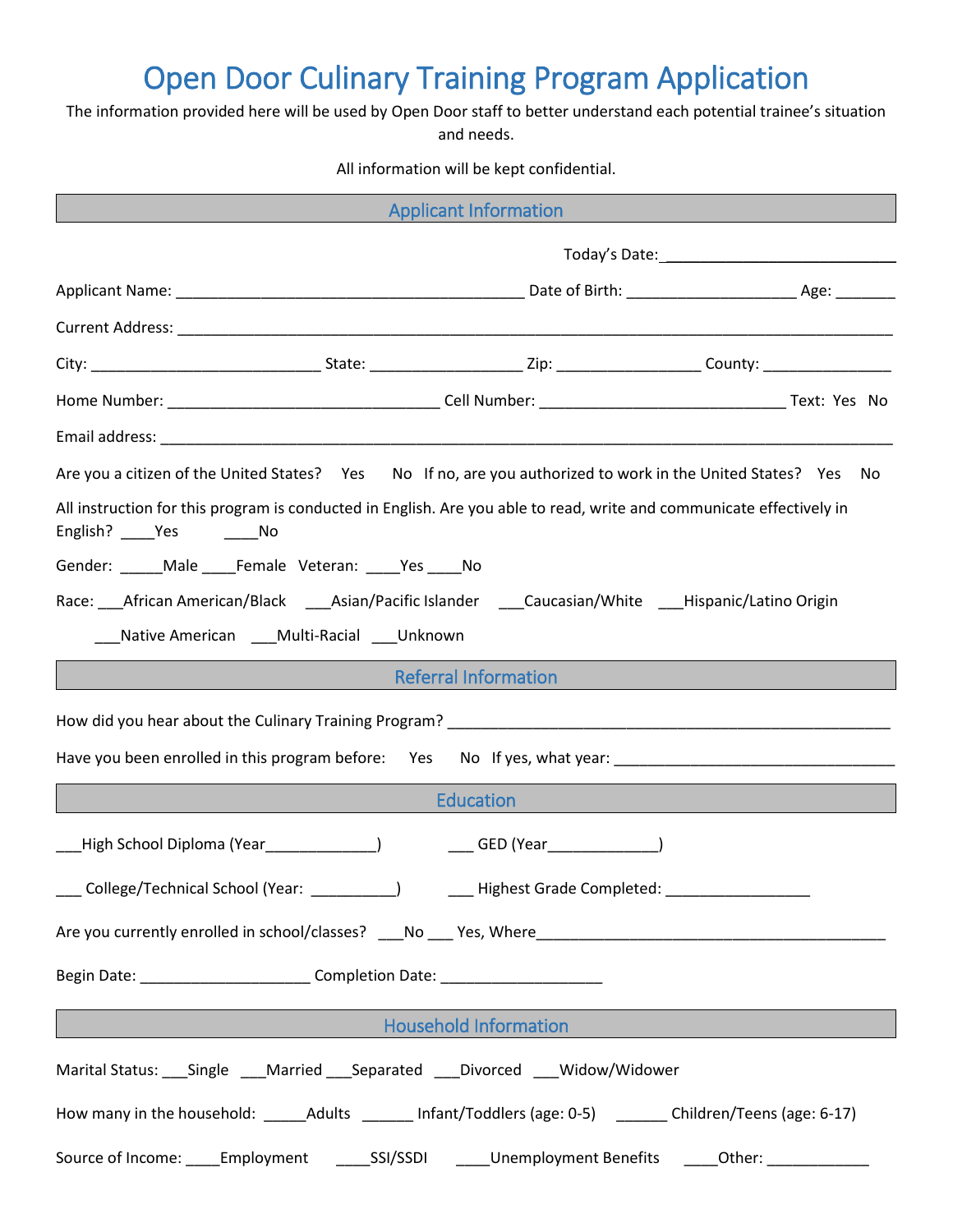| Income: ___Under \$10,000 ___\$10,001-\$19,000 ___\$20,000-\$29,000 __\$30,000-\$39,000 __Over \$40,000 __Unknown                                                                                                                    |  |  |  |  |
|--------------------------------------------------------------------------------------------------------------------------------------------------------------------------------------------------------------------------------------|--|--|--|--|
| Public Assistance: ___Food Stamps ___TANF ___Public Housing ___WIC ___Head-Start ___Section 8 Rental Assistance                                                                                                                      |  |  |  |  |
| __Utility/Energy Assistance ___Vocational Rehab ___Free/Reduced Lunch ___ CAPS                                                                                                                                                       |  |  |  |  |
|                                                                                                                                                                                                                                      |  |  |  |  |
|                                                                                                                                                                                                                                      |  |  |  |  |
| Do you have reliable transportation? ___Yes ___No Mode of Transportation: ___Car ___Bus ___Other: _______                                                                                                                            |  |  |  |  |
| <u>Employment and the contract of the contract of the contract of the contract of the contract of the contract of the contract of the contract of the contract of the contract of the contract of the contract of the contract o</u> |  |  |  |  |
|                                                                                                                                                                                                                                      |  |  |  |  |
|                                                                                                                                                                                                                                      |  |  |  |  |
|                                                                                                                                                                                                                                      |  |  |  |  |
|                                                                                                                                                                                                                                      |  |  |  |  |
|                                                                                                                                                                                                                                      |  |  |  |  |
| and the contract of the contract of the Background History and the contract of the contract of the contract of                                                                                                                       |  |  |  |  |
| Will you consent to a criminal background check? ___ Yes ___ No                                                                                                                                                                      |  |  |  |  |
| Have you ever been convicted of felony? _____Yes _______No ______Date(s):_________________________________                                                                                                                           |  |  |  |  |
|                                                                                                                                                                                                                                      |  |  |  |  |
| If yes, please explain:                                                                                                                                                                                                              |  |  |  |  |
|                                                                                                                                                                                                                                      |  |  |  |  |
| Do you have a Parole/Probation Officer? _____Yes _____No If yes, what is their name? _________________________                                                                                                                       |  |  |  |  |
|                                                                                                                                                                                                                                      |  |  |  |  |
|                                                                                                                                                                                                                                      |  |  |  |  |
| Do you have any court cases or legal issues pending? _____ Yes _____ No                                                                                                                                                              |  |  |  |  |
| If yes, please describe and provide date:                                                                                                                                                                                            |  |  |  |  |
| <u> 1989 - Johann Stoff, amerikansk politiker (d. 1989)</u>                                                                                                                                                                          |  |  |  |  |
|                                                                                                                                                                                                                                      |  |  |  |  |
| <b>Example 2018 19 Alexander Accohol and Drug History Alexander Accohol and Drug History</b>                                                                                                                                         |  |  |  |  |
| Have you ever used or currently using any drug/alcohol? _____ No ______ Yes                                                                                                                                                          |  |  |  |  |
|                                                                                                                                                                                                                                      |  |  |  |  |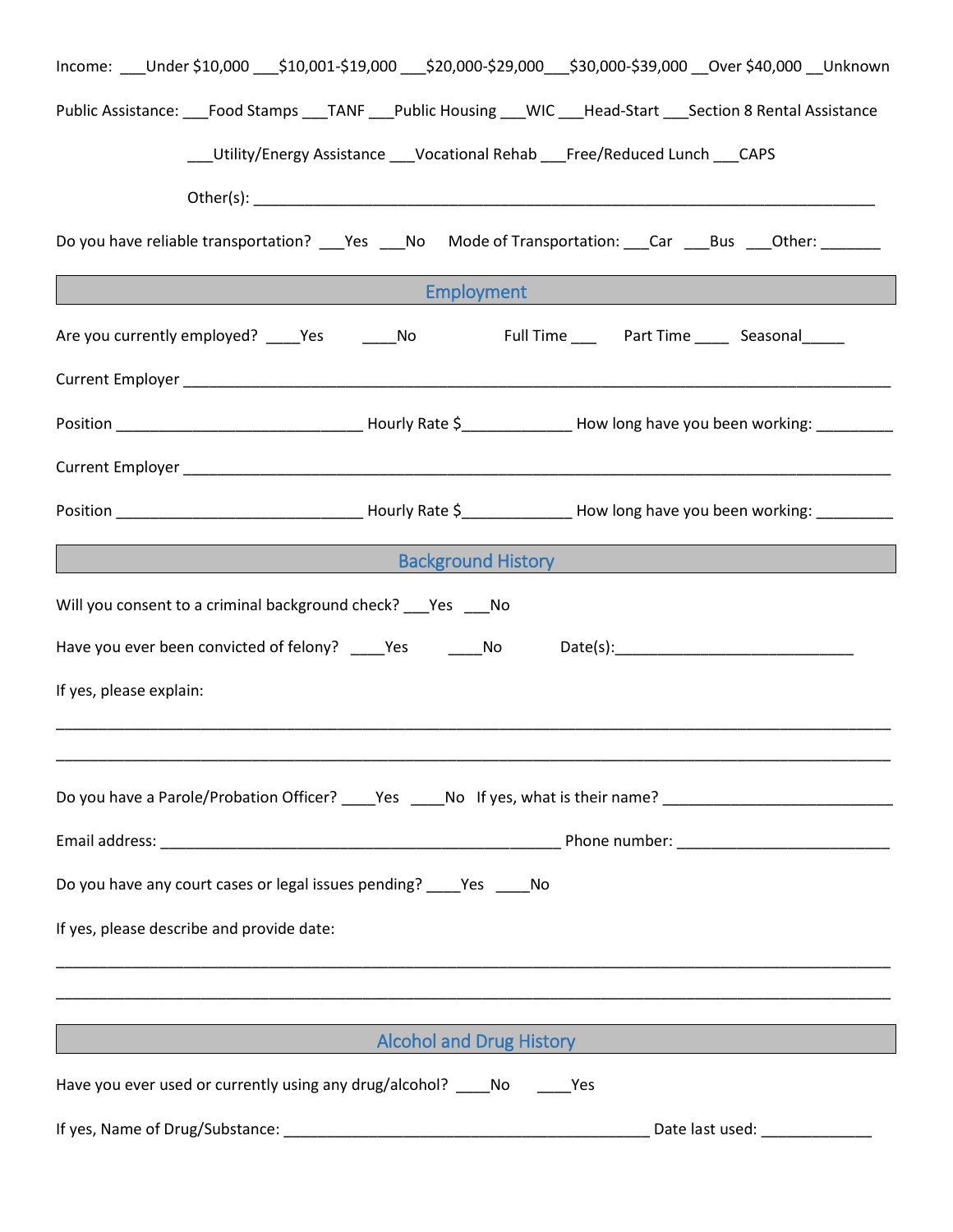| Have you ever been hospitalized from alcohol/drug use? No Yes, Date:                                  |  |  |  |
|-------------------------------------------------------------------------------------------------------|--|--|--|
| Are you currently or ever been involved in any type of drug or alcohol rehabilitation program? Pes No |  |  |  |
| If yes, what program are you working with?                                                            |  |  |  |
| What medications have you taken that might cause positive result in a drug test?                      |  |  |  |
|                                                                                                       |  |  |  |

Will you consent to a drug test? \_\_\_\_Yes \_\_\_\_No

Please Note: a negative test is required for instructions in the kitchen. If the first drug screen is positive, you will be ordered to consent for a second random test or you may opt for the test to be taken at the lab that Open Door uses (at the cost of \$40).

| In Case of Emergency and the case of the case of the case of the case of the case of the case of the case of the case of the case of the case of the case of the case of the case of the case of the case of the case of the c                             |  |  |
|------------------------------------------------------------------------------------------------------------------------------------------------------------------------------------------------------------------------------------------------------------|--|--|
|                                                                                                                                                                                                                                                            |  |  |
|                                                                                                                                                                                                                                                            |  |  |
|                                                                                                                                                                                                                                                            |  |  |
|                                                                                                                                                                                                                                                            |  |  |
| Are you currently taking any prescription medication? ______ Yes ___________ No                                                                                                                                                                            |  |  |
| If yes, please list medication name, and schedule taken:                                                                                                                                                                                                   |  |  |
| Do you experience any side effects, such as drowsiness, impaired motor skills, or impaired judgment when taking these<br>medications? _____ Yes ______ No<br>Have you been diagnosed with Hepatitis A? ____Yes ____No Are you HIV positive? ____Yes ____No |  |  |
| Do you have food allergies? ____Yes ____No                                                                                                                                                                                                                 |  |  |
| If yes, please list the food items below:                                                                                                                                                                                                                  |  |  |
|                                                                                                                                                                                                                                                            |  |  |